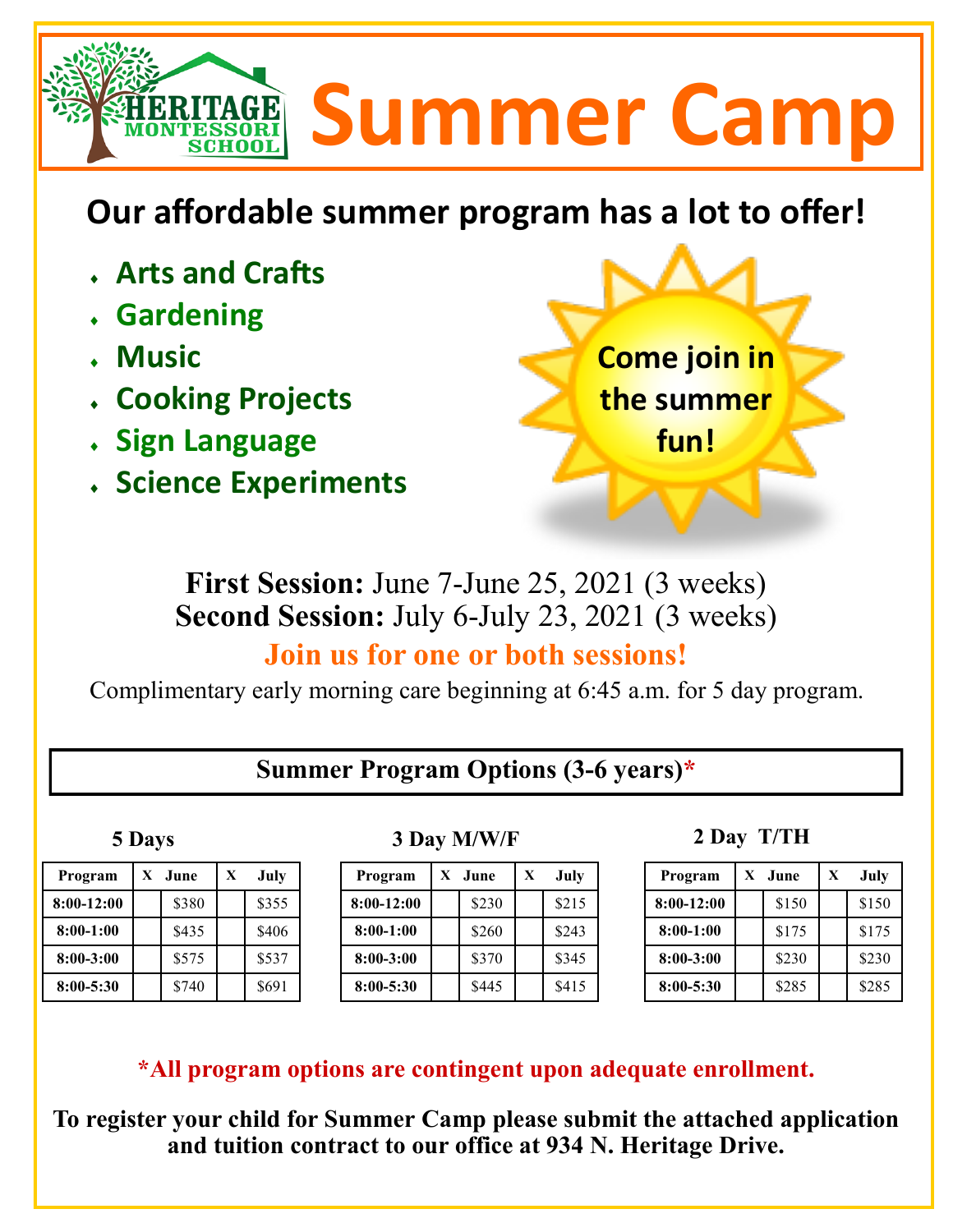

| 2021                                                                                                                                                   |                                                                                                                                |  |  |  |  |  |  |
|--------------------------------------------------------------------------------------------------------------------------------------------------------|--------------------------------------------------------------------------------------------------------------------------------|--|--|--|--|--|--|
|                                                                                                                                                        | <b>OFFICE USE</b>                                                                                                              |  |  |  |  |  |  |
| Date                                                                                                                                                   |                                                                                                                                |  |  |  |  |  |  |
| $\begin{array}{c} \square \stackrel{\text{CL}}{\square} \\ \square \stackrel{\text{QB}}{\square} \\ \square \stackrel{\text{MB}}{\square} \end{array}$ | $\begin{array}{l} \square \stackrel{\text{CL}}{\text{ES}}\\ \square \stackrel{\text{ESS}}{\text{Email}}\\ \square \end{array}$ |  |  |  |  |  |  |

#### **ENROLLMENT APPLICATION 2021 SUMMER CAMP**

| <b>Child's Name:</b>      |                        | Gender:                 |
|---------------------------|------------------------|-------------------------|
| last                      | first                  | middle                  |
| Date of Birth:            | <b>Place of Birth:</b> | Child resides with:     |
| <b>Mother's Name:</b>     |                        | <b>Primary Phone:</b>   |
|                           |                        |                         |
| <b>Father's Name:</b>     |                        | <b>Primary Phone:</b>   |
| <b>Home Address:</b>      |                        | <b>Secondary Phone:</b> |
| <b>Email Address(es):</b> |                        |                         |

## **Please select desired program(s):**

| First Session June 7-25 (Ages 3-6) |               |  |  |                 |  |   |                |
|------------------------------------|---------------|--|--|-----------------|--|---|----------------|
| $\mathbf X$                        | $5$ Day (M-F) |  |  | 3 Day $(M/W/F)$ |  | X | 2 Day $(T/Th)$ |
|                                    | 8:00-12:00    |  |  | 8:00-12:00      |  |   | 8:00-12:00     |
|                                    | $8:00-1:00$   |  |  | $8:00-1:00$     |  |   | $8:00-1:00$    |
|                                    | $8:00 - 3:00$ |  |  | $8:00-3:00$     |  |   | $8:00-3:00$    |
|                                    | $8:00 - 5:30$ |  |  | $8:00 - 5:30$   |  |   | $8:00 - 5:30$  |

#### **Second Session July 6-23 (Ages 3-6)**

| $\mathbf x$ | 5 Day $(M-F)$ |
|-------------|---------------|
|             | 8:00-12:00    |
|             | $8:00-1:00$   |
|             | 8:00-3:00     |
|             | $8:00 - 5:30$ |

| $\mathbf{X}$ | $3$ Day (M/W/F) |
|--------------|-----------------|
|              | 8:00-12:00      |
|              | $8:00-1:00$     |
|              | $8:00-3:00$     |
|              | $8:00 - 5:30$   |

| $\mathbf{x}$ | 2 Day $(T/Th)$ |
|--------------|----------------|
|              | 8:00-12:00     |
|              | 8:00-1:00      |
|              | 8:00-3:00      |
|              | $8:00 - 5:30$  |

# **Please select all that apply:**

|  | í |
|--|---|
|  | l |
|  | l |
|  |   |

My child will require a nap in the afternoon.

My child will require early morning care  $(6:45-7:45)$ .  $\parallel$  Is your child potty trained? Yes No

*To register your child please submit this application along with your tuition contract to our office at: 934 N. Heritage Dr., Ridgecrest, CA 93555 (760) 446-[7459 email: heritagemontessori@hmsrc.net](mailto:93555~760-446-7459~heritagemontessori@hmsrc.net)*